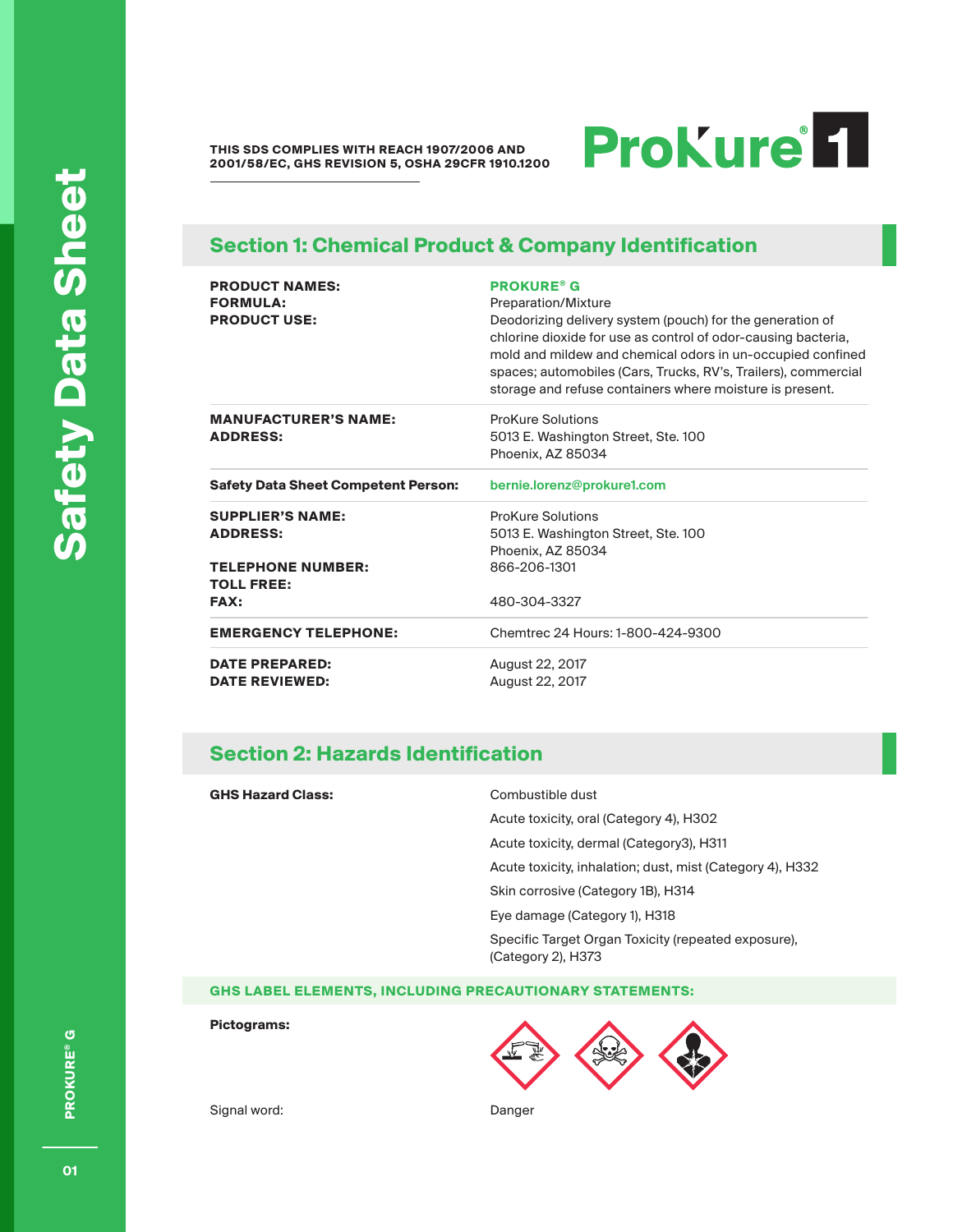#### **HAZARD STATEMENT(S):**

May form combustible dust concentrations in air.

| H323        | May form combustible dust concentrations in air.                               |
|-------------|--------------------------------------------------------------------------------|
| H302+H332   | Harmful if swallowed or if inhaled.                                            |
| <b>H311</b> | Toxic in contact with skin.                                                    |
| H314        | Causes severe skin burns and eye damage.                                       |
| <b>H373</b> | May cause damage to organs (Spleen) through prolonged or<br>repeated exposure. |

#### **PRECAUTIONARY STATEMENT(S):**

| <b>P260</b>      | Do not breathe dust, mist.                                                                                                                |
|------------------|-------------------------------------------------------------------------------------------------------------------------------------------|
| P <sub>264</sub> | Wash hands, forearms, and exposed areas thoroughly after<br>handling.                                                                     |
| <b>P270</b>      | Do not eat, drink or smoke when using this product.                                                                                       |
| P273             | Avoid release to the environment.                                                                                                         |
| <b>P280</b>      | Wear eye protection, face protection, protective clothing,<br>protective gloves.                                                          |
| P301+P312        | If swallowed: Call a poison center or doctor if you feel unwell.                                                                          |
| P301+P330+P331   | If swallowed: Rinse mouth, DO NOT induce vomiting.                                                                                        |
| P303+P361+P353   | If on skin (or hair): Take off immediately all contaminated<br>clothing. Rinse skin with water/shower.                                    |
| P304+P340        | If inhaled: Remove person to fresh air and keep at rest in a<br>position comfortable for breathing.                                       |
| P305+P351+P338   | If in eyes: Rinse cautiously with water for several<br>minutes. Remove contact lenses, if present and easy to do.<br>Continue rinsing.    |
| <b>P310</b>      | Immediately call a poison center or doctor.                                                                                               |
| <b>P314</b>      | Get medical advice if you feel unwell.                                                                                                    |
| P321             | Specific treatment (see Section 4 on this SDS).                                                                                           |
| <b>P330</b>      | Rinse mouth.                                                                                                                              |
| P361             | Take off immediately all contaminated clothing.                                                                                           |
| P363             | Wash contaminated clothing before reuse.                                                                                                  |
| P391             | Collect spillage.                                                                                                                         |
| <b>P405</b>      | Store locked up.                                                                                                                          |
| <b>P501</b>      | Dispose of contents/container in accordance with local,<br>regional, national, territorial, provincial, and international<br>regulations. |

**PROKURE® G 02PROKURE® G**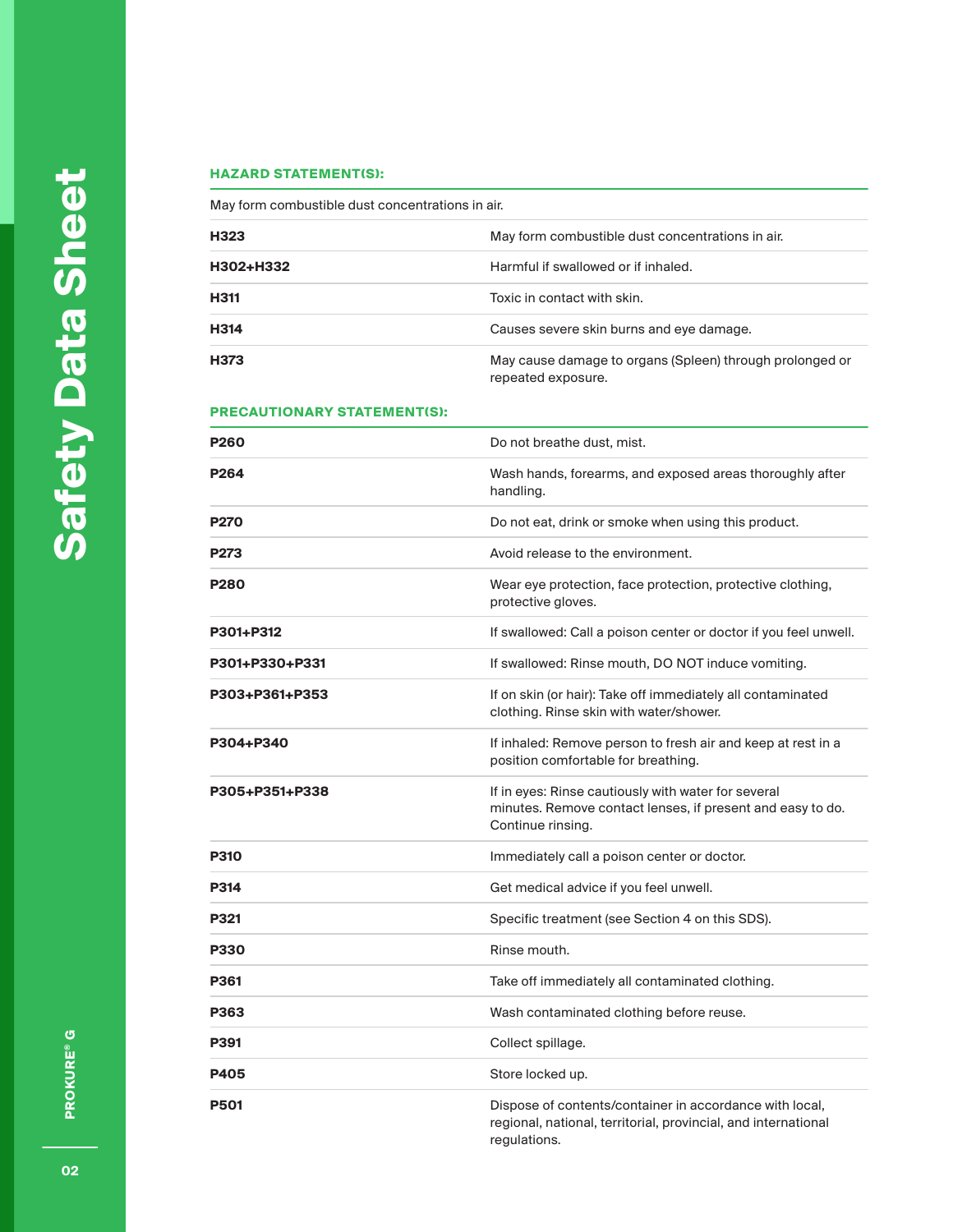| <b>Supplemental Information:</b> | Keep away from heat, hot surfaces, sparks, open flames, and<br>other ignition sources. No smoking. Proper grounding<br>procedures to avoid static electricity should be followed.<br>Prevent dust accumulation (to minimize explosion hazard).<br>Avoid generating dust. |
|----------------------------------|--------------------------------------------------------------------------------------------------------------------------------------------------------------------------------------------------------------------------------------------------------------------------|
| <b>HER HAZARDS:</b>              |                                                                                                                                                                                                                                                                          |
|                                  | Aquatic acute toxicity (Category 1), H400                                                                                                                                                                                                                                |
|                                  | Aquatic chronic toxicity (Category 3), H412                                                                                                                                                                                                                              |
|                                  |                                                                                                                                                                                                                                                                          |
| <b>H400</b>                      | Very toxic to aquatic life                                                                                                                                                                                                                                               |
| H412                             | Harmful to aquatic life with long lasting effects.                                                                                                                                                                                                                       |
| P273                             | Avoid release to the environment.                                                                                                                                                                                                                                        |
|                                  | is This and duck in contrattually air an accidence and contracted about the acceptive and in decision of the moment                                                                                                                                                      |

**Note:** This product, in contact with air or moisture, evolves chlorine dioxide gas. The product is designed to generate chlorine dioxide solution when the pouch is placed is specified amount of water. The product design limits both the amount of gas generated and the rate of release. High amount of chlorine dioxide gas is fatal if inhaled and causes severe skin burns and eye damage.

**Unknown Acute Toxicity (GHS-US):** Not available

# **Section 3: Composition/Information on Ingredients**

| <b>Product Composition</b> | <b>CAS NO.</b> | Approx. %* | <b>Classification (GHS)</b>                                                                                                                                                                                                                                         |
|----------------------------|----------------|------------|---------------------------------------------------------------------------------------------------------------------------------------------------------------------------------------------------------------------------------------------------------------------|
| Citric Acid                | 77-92-9        | 66.8       | Combustible Dust<br>Eye Irrit. 2A, H319                                                                                                                                                                                                                             |
| Sodium chlorite            | 7758-19-2      | 20         | Ox. Sol. 1, H271<br>Acute Tox. 3 (Oral), H301<br>Acute Tox. 2 (Dermal), H310<br>Acute Tox. 2 (Inhalation: dust, mist),<br>H <sub>330</sub><br>Skin Corr. 1B, H314<br>Eye Dam. 1, H318<br><b>STOT RE 2, H373</b><br>Aquatic Acute 1, H400<br>Aquatic Chronic 3, H412 |
| Calcium chloride           | 10043-52-4     | 13.2       | Eye Irrit. 2A, H319                                                                                                                                                                                                                                                 |

Toxicity data of the ingredients are demonstrated in Section 11.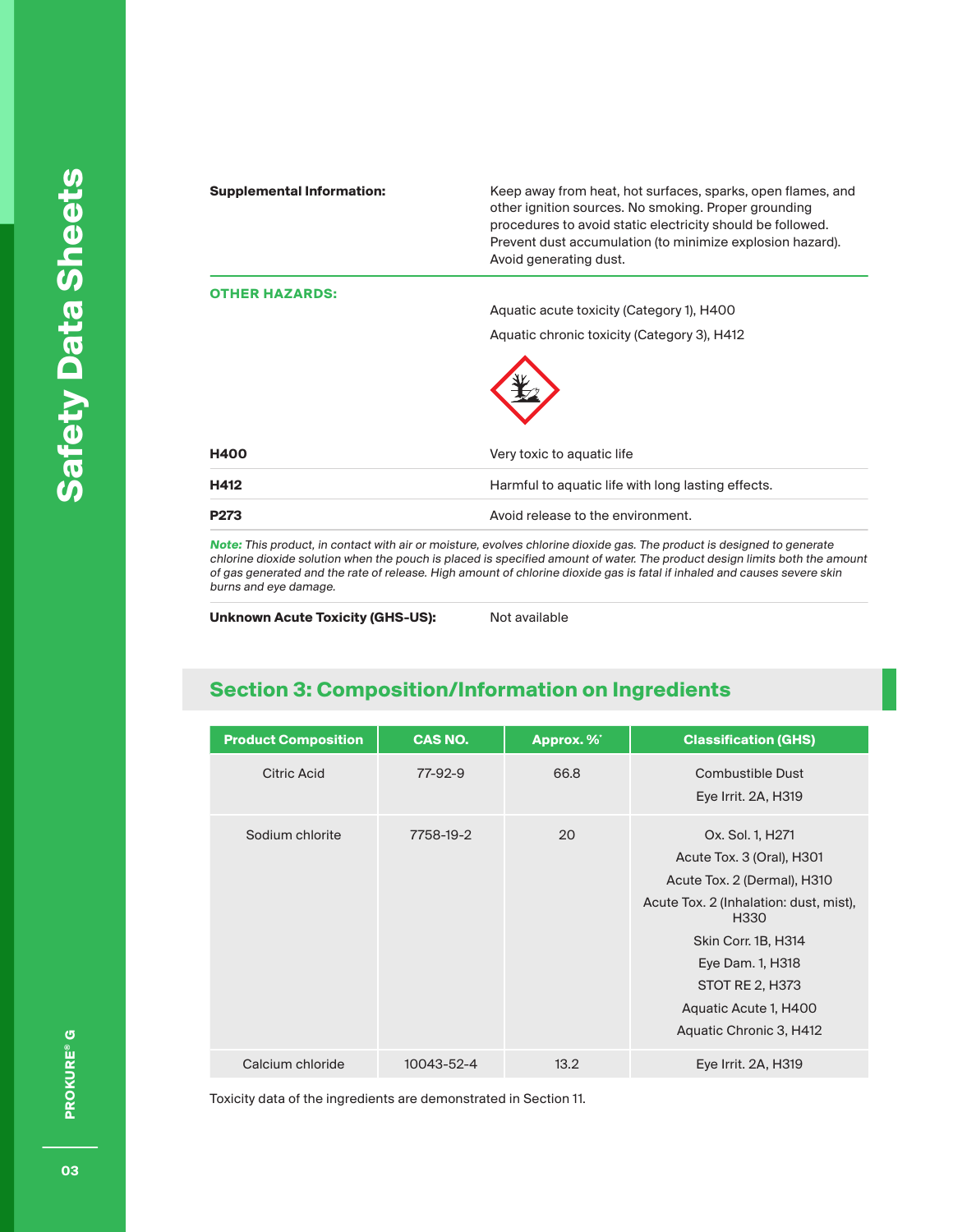# **Section 4: First Aid Measures**

#### **DESCRIPTION OF FIRST AID MEASURES**

| General:             | Never give anything by mouth to an unconscious person. IF<br>exposed or concerned: Get medical advice/attention.                                                                                            |
|----------------------|-------------------------------------------------------------------------------------------------------------------------------------------------------------------------------------------------------------|
| Inhalation:          | Remove to fresh air and keep at rest in a position comfortable<br>for breathing. Immediately call a POISON CENTER or doctor/<br>physician. Ventilate the area.                                              |
| <b>Skin Contact:</b> | Immediately flush skin with plenty of water for at least 60<br>minutes. Remove contaminated clothing. Immediately call a<br>POISON CENTER or doctor. Wash contaminated clothing<br>before reuse             |
| <b>Eye Contact:</b>  | Rinse cautiously with water for several minutes. Remove<br>contact lenses, if present and easy to do. Continue rinsing for<br>at least 60 minutes. Immediately call a POISON CENTER or<br>doctor/physician. |
| Ingestion:           | Rinse mouth. Do not induce vomiting. Immediately call a<br>POISON CENTER or doctor/physician.                                                                                                               |

#### **MOST IMPORTANT SYMPTOMS & EFFECTS, BOTH ACUTE & DELAYED**

| General:                                     | Causes severe skin burns and eye damage. Harmful if<br>swallowed. Toxic in contact with skin. Harmful if inhaled.<br>Causes damage to organ (spleen) through prolonged or<br>repeated exposure. Effects of exposure (inhalation, ingestion<br>or skin contact) to substance may be delayed. If chlorine<br>dioxide gas is evolved (due to contact with air or moisture), it is<br>fatal if inhaled and causes severe skin burns and eye damage. |
|----------------------------------------------|-------------------------------------------------------------------------------------------------------------------------------------------------------------------------------------------------------------------------------------------------------------------------------------------------------------------------------------------------------------------------------------------------------------------------------------------------|
| <b>Symptoms/Injuries After Inhalation:</b>   | Repeated or prolonged inhalation may damage lungs. Chlorine<br>dioxide gas is fatal if inhaled.                                                                                                                                                                                                                                                                                                                                                 |
| <b>Symptoms/Injuries After Skin Contact:</b> | Toxic in contact with skin. Corrosive, Causes burns.                                                                                                                                                                                                                                                                                                                                                                                            |
| <b>Symptoms/Injuries After Eye Contact:</b>  | Causes serious eye damage. Causes permanent damage to<br>the cornea, iris, or conjunctiva                                                                                                                                                                                                                                                                                                                                                       |
| <b>Symptoms/Injuries After Ingestion:</b>    | Harmful if swallowed. May cause burns or irritation of the<br>linings of the mouth, throat, and gastrointestinal tract.                                                                                                                                                                                                                                                                                                                         |
| <b>Chronic Symptoms:</b>                     | Causes damage to organs (Spleen) through prolonged or<br>repeated exposure.                                                                                                                                                                                                                                                                                                                                                                     |

### **INDICATION OF ANY IMMEDIATE MEDICAL ATTENTION & SPECIAL TREATMENT NEEDED**

If exposed or concerned, get medical advice and attention. If medical advice is needed, have product container or label at hand.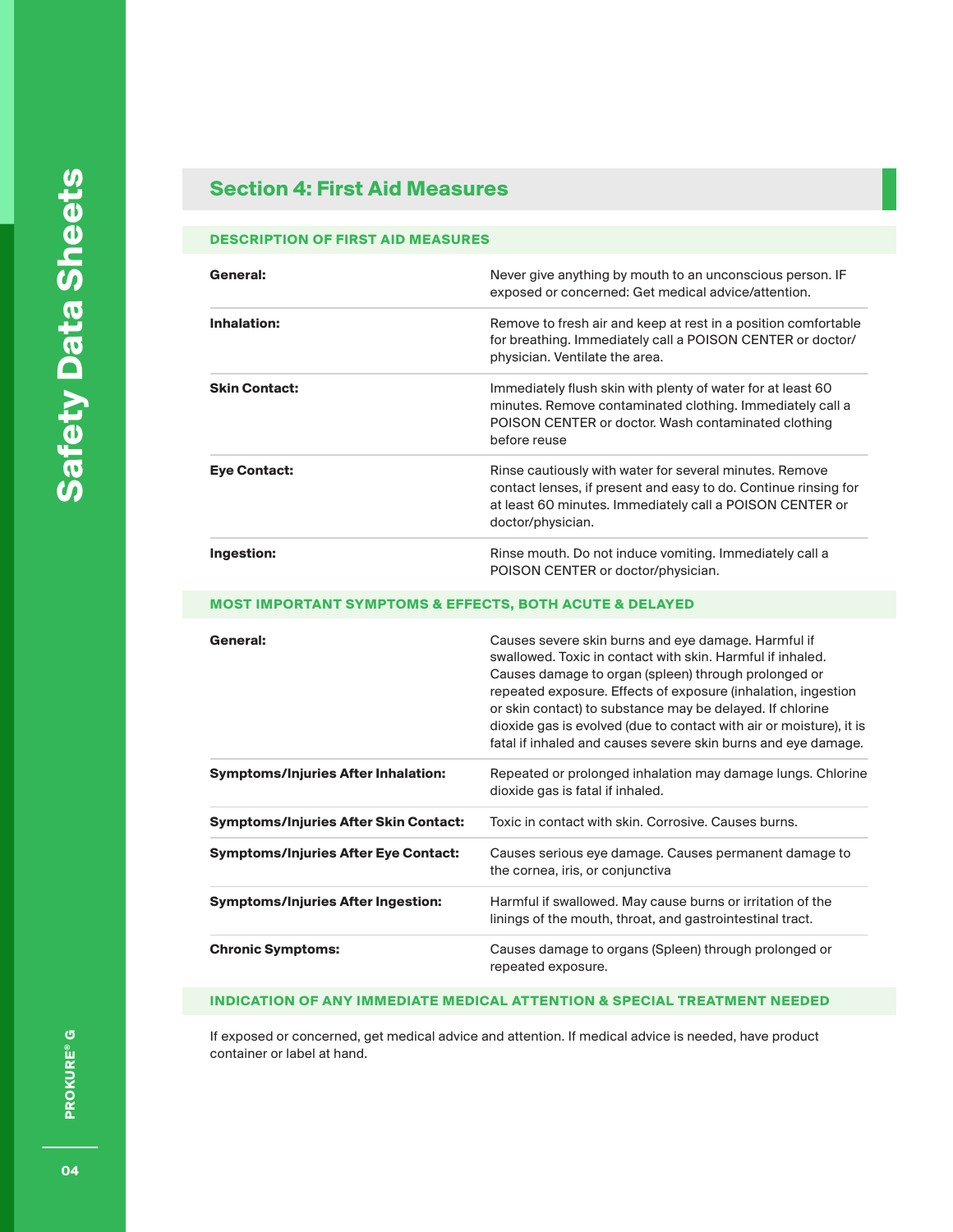### **Section 5: Fire-fighting Measures**

#### **EXTINGUISHING MEDIA**

| Suitable extinguishing media:                                | Dry chemical, carbon dioxide $(CO_2)$ , water spray, fog (flooding<br>amounts)                                                                                                                                                                                                                                                                                                                                                                                               |
|--------------------------------------------------------------|------------------------------------------------------------------------------------------------------------------------------------------------------------------------------------------------------------------------------------------------------------------------------------------------------------------------------------------------------------------------------------------------------------------------------------------------------------------------------|
| Unsuitable extinguishing media                               | Do not use a heavy water stream. Heavy stream of water may<br>spread fire                                                                                                                                                                                                                                                                                                                                                                                                    |
| <b>SPECIAL HAZARDS ARISING FROM THE SUBSTANCE OR MIXTURE</b> |                                                                                                                                                                                                                                                                                                                                                                                                                                                                              |
| <b>Fire Hazard:</b>                                          | Not flammable but will support combustion.                                                                                                                                                                                                                                                                                                                                                                                                                                   |
| <b>Explosion Hazard:</b>                                     | Product itself is not explosive but if dust is generated, dust<br>clouds suspended in air can be explosive                                                                                                                                                                                                                                                                                                                                                                   |
| <b>ADVICE FOR FIREFIGHTERS</b>                               |                                                                                                                                                                                                                                                                                                                                                                                                                                                                              |
| <b>Precautionary Measures Fire:</b>                          | Exercise caution when fighting any chemical fire.                                                                                                                                                                                                                                                                                                                                                                                                                            |
| <b>Protective actions fire-fighters</b>                      | Use water spray or fog for cooling exposed containers. In case<br>of major fire and large quantities: Evacuate area. Fight fire<br>remotely due to the risk of explosion. Do not allow run-off from<br>firefighting to enter drains or water sources. Do not breathe<br>fumes from fires or vapors from decomposition. Closed<br>containers exposed to heat may explode. Do not enter fire<br>area without proper protective equipment, including<br>respiratory protection. |
| <b>Further information</b>                                   | None.                                                                                                                                                                                                                                                                                                                                                                                                                                                                        |

# **Section 6: Accidental Release Measures**

**FOR NON-EMERGENCY PERSONNEL**

#### **PERSONAL PRECAUTIONS, PROTECTIVE EQUIPMENT & EMERGENCY PROCEDURES**

Do not get in eyes, on skin, or on clothing. Do not breathe dust or fumes. Keep away from heat, sparks, open flames, hot surfaces – No smoking. Eliminate every possible source of ignition. Evacuate danger area.

| <b>Protective Equipment:</b>   | Use appropriate personal protection equipment (PPE).                                                                                                                                                                                            |
|--------------------------------|-------------------------------------------------------------------------------------------------------------------------------------------------------------------------------------------------------------------------------------------------|
| <b>Emergency Procedures:</b>   | Evacuate unnecessary personnel.                                                                                                                                                                                                                 |
| <b>FOR EMERGENCY PERSONNEL</b> |                                                                                                                                                                                                                                                 |
| <b>Protective Equipment:</b>   | Use appropriate personal protection equipment (PPE).                                                                                                                                                                                            |
| <b>Emergency Procedures:</b>   | Upon arrival at the scene, a first responder is expected to<br>recognize the presence of dangerous goods, protect oneself<br>and the public, secure the area, and call for the assistance of<br>trained personnel as soon as conditions permit. |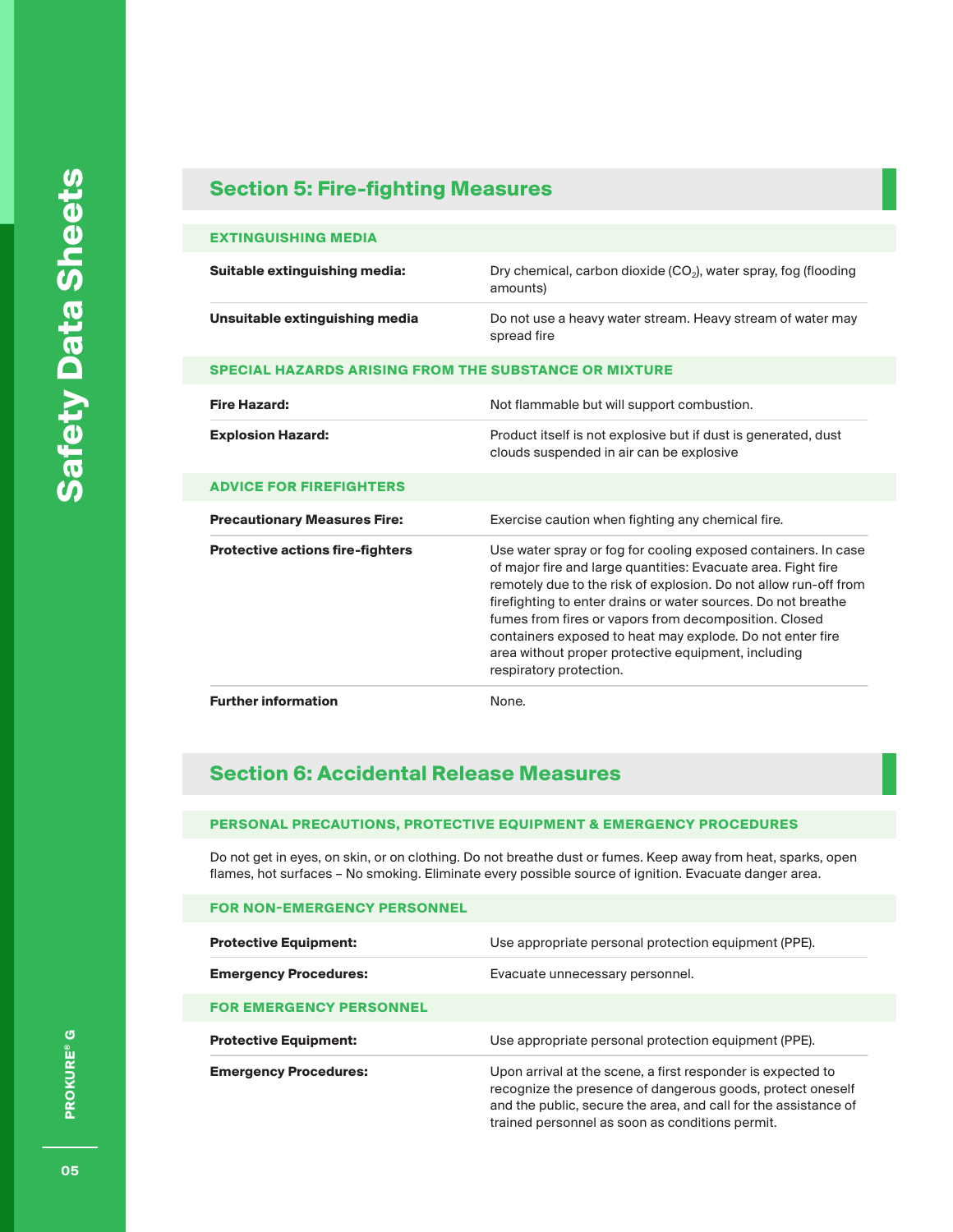#### **ENVIRONMENTAL PRECAUTIONS**

Prevent entry to sewers and public waters.

#### **METHODS & MATERIALS FOR CONTAINMENT & CLEANING UP**

As an immediate precautionary measure, isolate spill or leak area in all directions. Contain and collect as any solid. Clean up spills immediately and dispose of waste safely. Take up with inert, damp, non-combustible material using clean non-sparking tools and place into loosely covered plastic containers for later disposal. Contact competent authorities after a spill.

#### **REFERENCE TO OTHER SECTIONS**

For personal protection reference section 8. For disposal reference section 13.

### **Section 7: Handling & Storage**

#### **PRECAUTIONS FOR SAFE HANDLING:**

#### **PRECAUTIONS FOR SAFE HANDLING:**

Do not handle until all safety precautions have been read and understood. Do not breathe dust. Keep away from heat, sparks, open flames, hot surfaces. – No smoking. Do not allow contact with incompatible materials (see section 10). Handle in accordance with good industrial hygiene and safety procedures. Wash hands and other exposed areas with mild soap and water before eating, drinking, or smoking and again when leaving work. Contaminated work clothing should not be allowed out of the workplace. Do not eat, drink or smoke when using this product. Wash contaminated clothing before reuse.

#### **CONDITIONS FOR SAFE STORAGE, INCLUDING ANY INCOMPATIBILITIES**

Container remains hazardous when empty. Continue to observe all precautions. Ensure all national/local regulations are observed. Store in a dry, cool and well-ventilated place. Keep container closed when not in use. Keep in fireproof place. Keep/Store away from direct sunlight, extremely high or low temperatures, and incompatible materials. Store locked up. Strong acids. Strong bases. Strong oxidizers. Combustible materials. May react with moisture. Flammable materials. Organic compounds. Wood. Oils and lubricants.

#### **SPECIFIC USES**

Deodorizing delivery system (pouch) for the generation of chlorine dioxide for use as control of odor-causing bacteria, mold and mildew and chemical odors in un-occupied confined spaces; automobiles (Cars, Trucks, RV's, Trailers), commercial storage and refuse containers where moisture is present.

### **Section 8: Exposure Controls/Personal Protection**

#### **CONTROL PARAMETERS**

For substances listed in section 3 that are not listed here, there are no established Exposure limits from the manufacturer, supplier, importer, or the appropriate advisory agency including: ACGIH (TLV), NIOSH (REL), OSHA (PEL), Canadian provincial governments, or the Mexican government.

#### **ONTARIO, FOR CALCIUM CHLORIDE:**

**OEL TWA (mg/m<sup>3</sup>):** 5mg/m<sup>3</sup>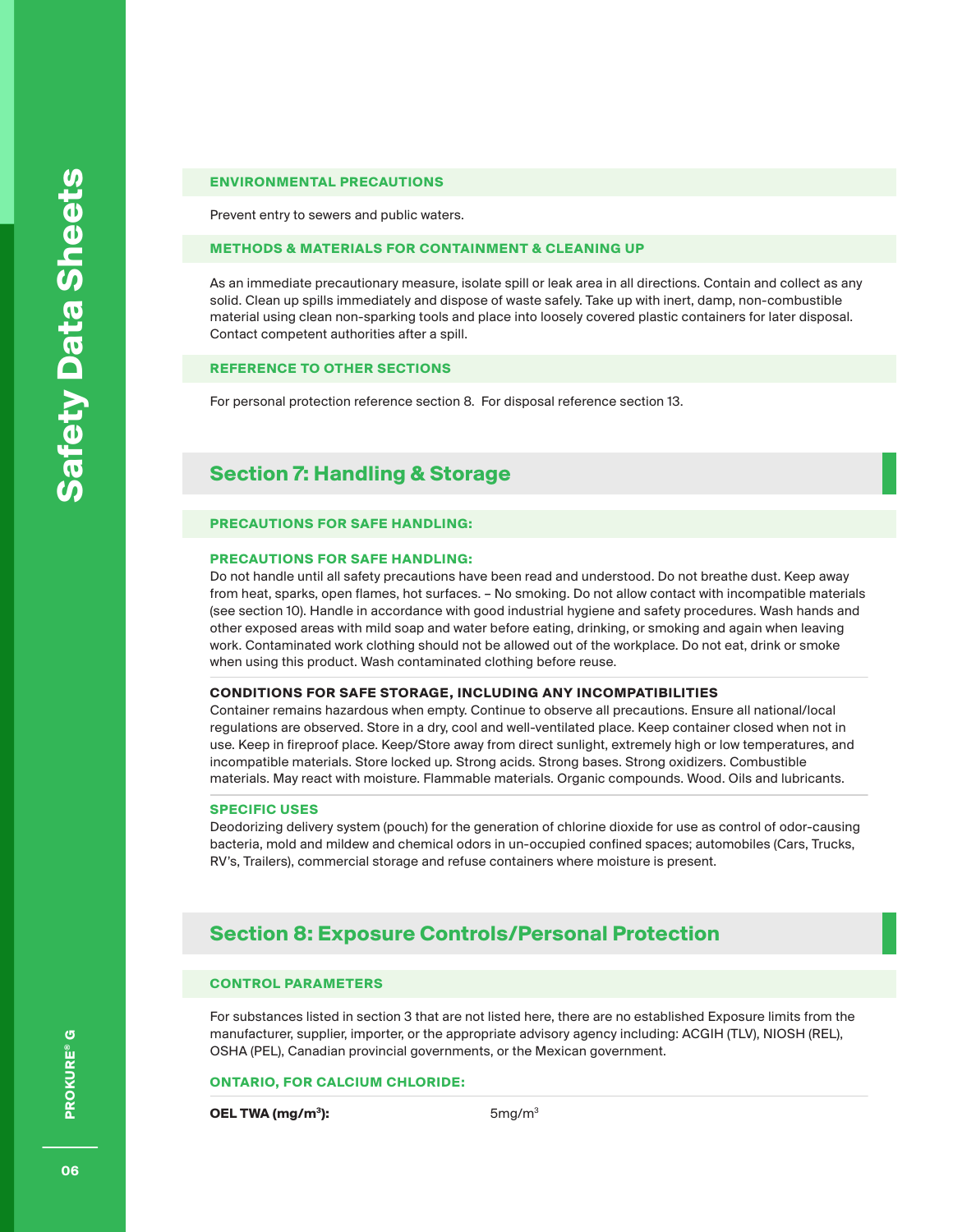#### **EXPOSURE CONTROLS**

**Appropriate Engineering Controls:** Emergency eye wash fountains and safety showers should be available in the immediate vicinity of any potential exposure. Ensure adequate ventilation, especially in confined areas. Proper grounding procedures to avoid static electricity should be followed. Ensure all national/local regulations are observed. It is recommended that all dust control equipment such as local exhaust ventilation and material transport systems involved in handling of this product contain explosion relief vents or an explosion suppression system or an oxygendeficient environment.

**Personal Protective Equipment:** Gloves. Protective goggles. Face shield. Protective clothing. Insufficient ventilation: wear respiratory protection

柳 佛 女易

|                                           | WW                                                                                                               |  |
|-------------------------------------------|------------------------------------------------------------------------------------------------------------------|--|
| <b>Materials for Protective Clothing:</b> | Chemically resistant materials and fabrics.                                                                      |  |
| <b>Hand Protection:</b>                   | Wear chemically resistant protective gloves.                                                                     |  |
| <b>Eye Protection:</b>                    | Chemical safety goggles and face shield.                                                                         |  |
| <b>Skin and Body Protection:</b>          | Wear suitable protective clothing.                                                                               |  |
| <b>Respiratory Protection:</b>            | If exposure limits are exceeded or irritation is<br>experienced, approved respiratory protection should be worn. |  |
| <b>Consumer Exposure Controls:</b>        | Do not eat, drink or smoke during use                                                                            |  |
| <b>Other Information:</b>                 | When using, do not eat, drink or smoke.                                                                          |  |

### **Section 9: Physical & Chemical Properties**

| <b>Appearance – Color:</b>               | White powder  |
|------------------------------------------|---------------|
| <b>Physical State:</b>                   | Solid         |
| Odor:                                    | Chlorine      |
| <b>Odor Threshold:</b>                   | Not available |
| pH:                                      | Not available |
| <b>Melting Point/Freezing Point:</b>     | Not available |
| Initial Boiling Point and Boiling Range: | Not available |
| <b>Flash Point:</b>                      | Not available |
| <b>Evaporation Rate:</b>                 | Not available |
| <b>Flammability (Solid, gas):</b>        | Not available |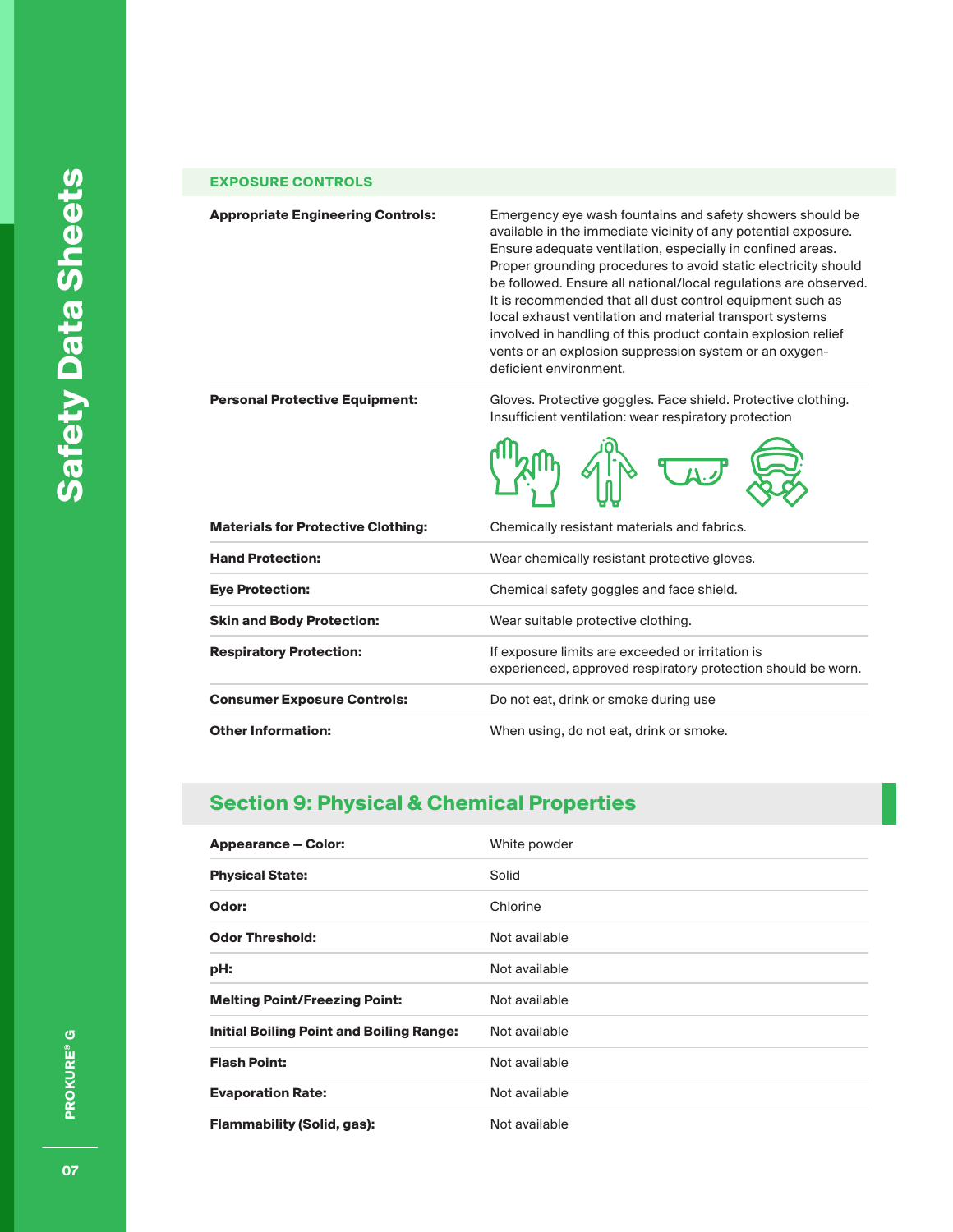| <b>Upper/Lower Flammability</b><br>or Explosive Limits: | Not available                                    |
|---------------------------------------------------------|--------------------------------------------------|
| <b>Vapor Pressure:</b>                                  | Not available                                    |
| <b>Vapor Density (Air = 1):</b>                         | Not available                                    |
| Relative Density (@25°C):                               | Not available                                    |
| <b>Solubility (IES):</b>                                | Soluble in water                                 |
| <b>Oxidizing Properties:</b>                            | Not available                                    |
| <b>Partition Coefficient: n-octanol/water:</b>          | Not available                                    |
| <b>Auto Ignition Temperature:</b>                       | Not available                                    |
| <b>Decomposition Temperature:</b>                       | Not available                                    |
| <b>Viscosity:</b>                                       | Not available                                    |
| <b>Explosive Property:</b>                              | Heating may cause a fire or explosion            |
| <b>Explosion Data:</b>                                  | Static discharge could act as an ignition source |

# **Section 10: Stability & Reactivity**

| <b>Reactivity:</b>                           | Acidic salts, such as SODIUM BISULFATE, are generally<br>soluble in water. The resulting solutions contain moderate<br>concentrations of hydrogen ions and have pH's of less than 7.0.<br>They react as acids to neutralize bases. May catalyze organic<br>reactions. Increased risk of explosion if mixed with ethanol. If<br>compressed and mixed with calcium hypochlorite, sodium<br>hydrogen sulfate, starch, and sodium carbonate, materials will<br>incandescence and explode. SODIUM CHLORITE is self-<br>reactive. The trihydrate crystals of sodium chlorite explode on<br>percussion. Sodium chlorite reacts with acids to form<br>spontaneously explosive chlorine dioxide gas (CIO2). If heated<br>above 175 °C, the reaction yields enough heat to become<br>self-sustaining. Ammonia with chlorites produces ammonium<br>chlorite, which is a shock-sensitive compound. Finely divided<br>metallic or organic substances, if mixed with chlorites, are<br>highly flammable and may be ignited on friction. A mixture of<br>organic matter and sodium chlorite can be extremely sensitive<br>to heat, impact, or friction. Sodium chlorite reacts very<br>violently with organic materials containing divalent sulfur or<br>with free sulfur (may ignite). |
|----------------------------------------------|--------------------------------------------------------------------------------------------------------------------------------------------------------------------------------------------------------------------------------------------------------------------------------------------------------------------------------------------------------------------------------------------------------------------------------------------------------------------------------------------------------------------------------------------------------------------------------------------------------------------------------------------------------------------------------------------------------------------------------------------------------------------------------------------------------------------------------------------------------------------------------------------------------------------------------------------------------------------------------------------------------------------------------------------------------------------------------------------------------------------------------------------------------------------------------------------------------------------------------------------------------------------------|
| <b>Chemical Stability:</b>                   | Stable under recommended handling and storage conditions<br>(see section 7).                                                                                                                                                                                                                                                                                                                                                                                                                                                                                                                                                                                                                                                                                                                                                                                                                                                                                                                                                                                                                                                                                                                                                                                             |
| <b>Conditions to Avoid:</b>                  | Direct sunlight. Extremely high or low temperatures. Heat.<br>Sparks. Overheating. Open flame.                                                                                                                                                                                                                                                                                                                                                                                                                                                                                                                                                                                                                                                                                                                                                                                                                                                                                                                                                                                                                                                                                                                                                                           |
| <b>Incompatibility (Materials to Avoid):</b> | Strong acids. Strong bases. Strong oxidizers. Combustible<br>materials. May react with moisture. Flammable materials.<br>Organic compounds. Wood. Oils and lubricants.                                                                                                                                                                                                                                                                                                                                                                                                                                                                                                                                                                                                                                                                                                                                                                                                                                                                                                                                                                                                                                                                                                   |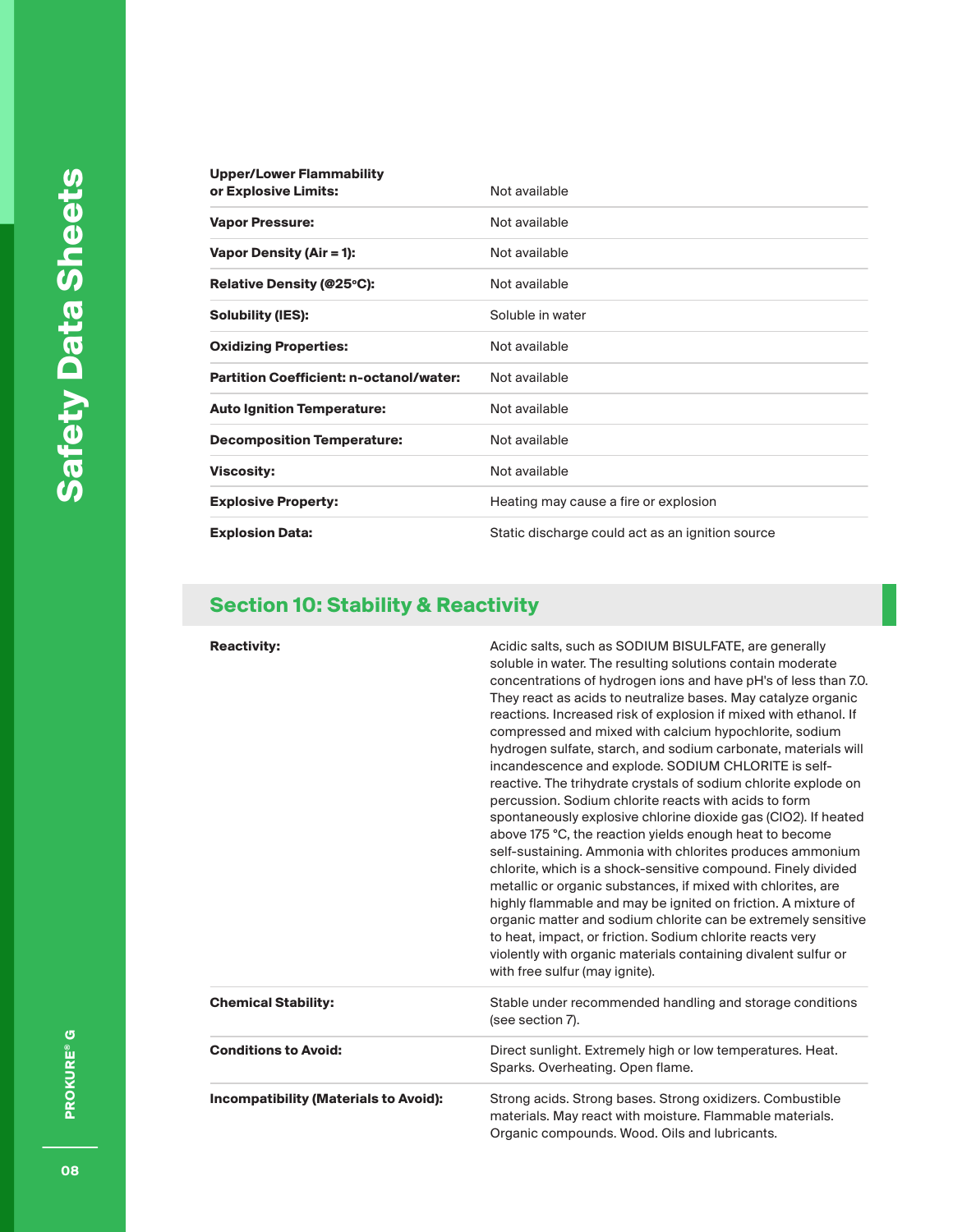**Hazardous Decomposition Products:** Thermal decomposition generates: Corrosive vapors. Chlorine. Sodium oxides. Sulfur compounds. Carbon oxides (CO, CO $_2$ ).

**Hazardous Polymerization:** Will not occur

# **Section 11: Toxicological Information**

**There is no toxicological information available for the product or mixture.** 

| <b>GHS Required Criteria</b>          | <b>Toxicity</b><br><b>Criteria</b> | <b>Data</b>                 | <b>Comments</b>                                       | <b>Chemical</b><br><b>Constituent</b> |
|---------------------------------------|------------------------------------|-----------------------------|-------------------------------------------------------|---------------------------------------|
| <b>Acute Toxicity</b>                 | $ATE_{mix}$ (oral)                 | 825 mg/kg                   |                                                       | Product                               |
|                                       | $ATE_{mix}$ (dermal)               | 536 mg/kg                   |                                                       | Product                               |
|                                       | $ATE_{mix}$ (dust, mist)           | 1.15 mg/l/4hr               |                                                       | Product                               |
|                                       | $LD_{50}$ Oral, rat                | 165m mg/kg                  |                                                       | Sodium chlorite                       |
|                                       | $LD_{50}$ Dermal, rabbit           | 107.2 mg/kg                 |                                                       | Sodium chlorite                       |
|                                       | $LC_{50}$ Inhalation, rat          | 230 mg/m <sup>3</sup> (4hr) |                                                       | Sodium chlorite                       |
|                                       | $LD_{50}$ Oral, rat                | 5,400 mg/kg                 |                                                       | Citric acid                           |
|                                       | $LD_{50}$ Dermal, rat              | >2,000 mg/kg                |                                                       | Citric acid                           |
|                                       | $LD_{50}$ Oral, rat                | 2301 mg/kg                  |                                                       | Calcium chloride                      |
|                                       | $LD_{50}$ Dermal, rat              | 2630 mg/kg                  |                                                       | Calcium chloride                      |
|                                       | $LD_{50}$ Dermal, rabbit           | >5,000 mg/kg                |                                                       | Calcium chloride                      |
| <b>Skin Corrosion/Irritation</b>      |                                    |                             | Cause severe<br>skin burn and eye<br>damage           | Product                               |
| Serious Eye Damage/<br>Eye Irritation |                                    |                             | Causes serious<br>eye damamge                         | Product                               |
| Respiratory or Skin<br>Sensitization  |                                    | Not classified              |                                                       | Product                               |
| <b>Germ Cell Mutagenicity</b>         |                                    | Not classified              |                                                       | Product                               |
| Carcinogenicity                       |                                    | Not classified              |                                                       | Product                               |
| STOST - Single<br>Exposure            |                                    | Not classified              |                                                       | Product                               |
| STOST - Repeated<br>Exposure          |                                    |                             | May cause<br>damage to<br>organs through<br>prolonged | Product                               |
| <b>Aspiration Hazard</b>              |                                    | Not classified              |                                                       | Product                               |

 $ATE_{mix} =$  Acute Toxicity Estimate of Mixture STOST = Specific Target Organ Systemic Toxicity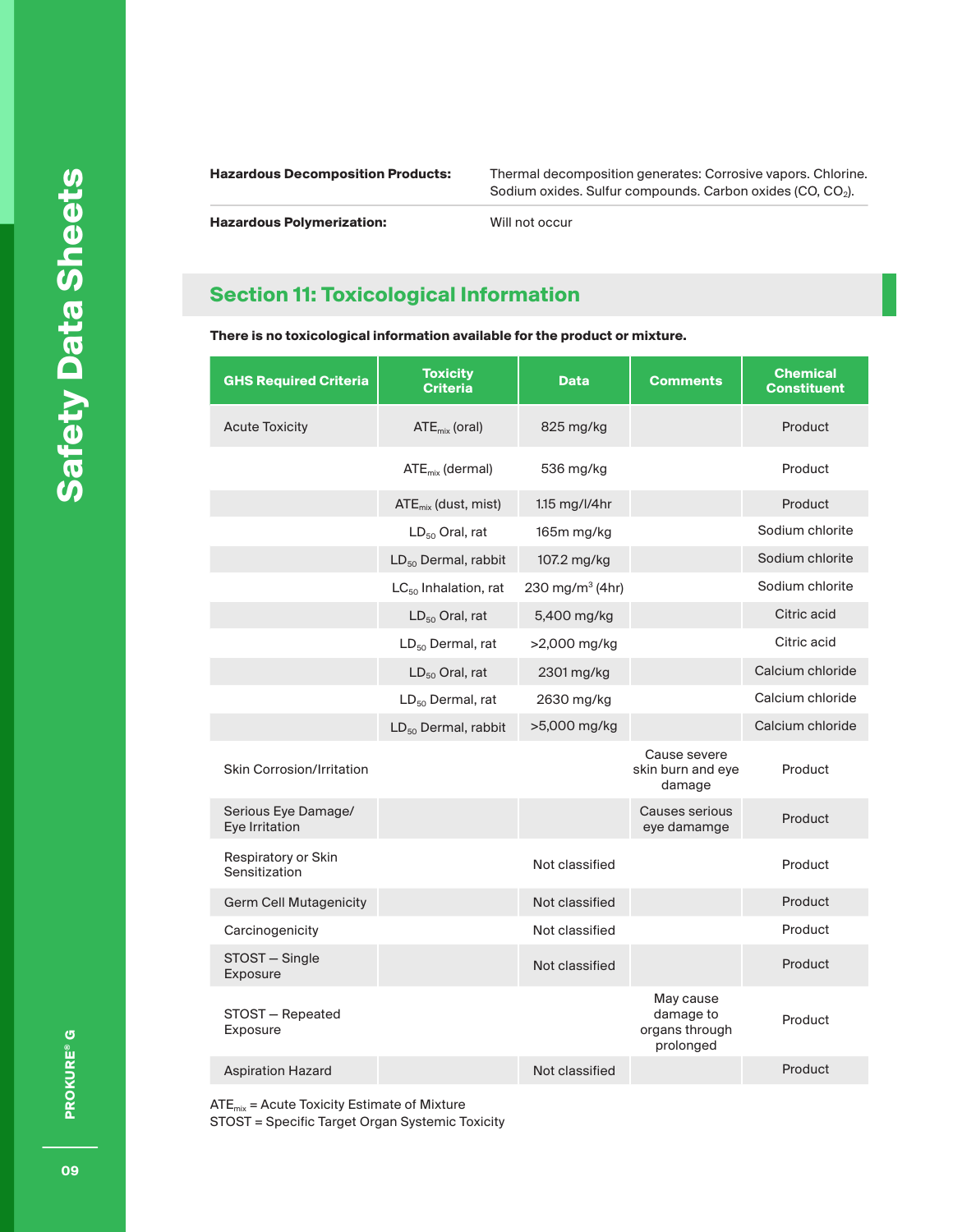### **OTHER INFORMATION:**

| Symptoms/Injuries After Inhalation:   | Repeated or prolonged inhalation may damage lungs.                                                                      |
|---------------------------------------|-------------------------------------------------------------------------------------------------------------------------|
| Symptoms/Injuries After Skin Contact: | Toxic in contact with skin. Corrosive. Causes burns.                                                                    |
| Symptoms/Injuries After Eye Contact:  | Causes permanent damage to the cornea, iris, or conjunctiva.                                                            |
| Symptoms/Injuries After Ingestion:    | Harmful if swallowed. May cause burns or irritation of the<br>linings of the mouth, throat, and gastrointestinal tract. |
| <b>Chronic Symptoms:</b>              | Causes damage to organs (Spleen) through prolonged or<br>repeated exposure.                                             |

# **Section 12: Ecological Information**

|                                | <b>Environmental</b><br><b>Impacts</b>                                           | <b>Chemical</b><br><b>Constituents</b> |
|--------------------------------|----------------------------------------------------------------------------------|----------------------------------------|
| <b>Toxicity</b>                | $LC_{50}$ Fish 1: 100-500mg/L (96hr,<br>Brachydanio rerio [static])              | Sodium chlorite                        |
|                                | $EC_{50}$ Daphnia1: 0.026mg/L (48hr,<br>Daphnia magna)                           | Sodium chlorite                        |
|                                | $LC_{50}$ Fish 2: >100mg/L (96hr, Lepomis<br>macrochirus [static])               | Sodium chlorite                        |
|                                | EC <sub>50</sub> Daphnia2: 0.25-0.33mg/L (48hr,<br>Daphnia magna [Flow through]) | Sodium chlorite                        |
|                                | $LC_{50}$ Fish1: 1516 mg/L (96hr,<br>Lepomis macrochirus [static])               | Citric acid                            |
|                                | $LC_{50}$ Fish1: 10650 mg/l (96 h,<br>Lepomis macrochirus [static])              | Calcium chloride                       |
|                                | EC <sub>50</sub> Daphnia1: 2400 mg/l (48 h,<br>Daphnia magna)                    | Calcium chloride                       |
| Bioaccumulative potential      | $-1.72$ (at 20 °C)                                                               | Citric acid                            |
|                                | BCF Fish 1: no bioaccumulation                                                   | Calcium chloride                       |
| Persistence and degradability: | Readily biodegradable in water.                                                  | Citric acid                            |
| Mobility in soil:              | No information is available.                                                     |                                        |
| PBT and vPvB assessment:       | No information is available.                                                     |                                        |
| Other adverse effects:         | Avoid release to the environment                                                 | Product                                |

# **Section 13: Disposal Considerations**

#### **WASTE FROM RESIDUES/UNUSED PRODUCTS**

This material is hazardous to the aquatic environment. Keep out of sewers and waterways. Dispose of waste material in accordance with all local, regional, national, provincial, territorial and international regulations.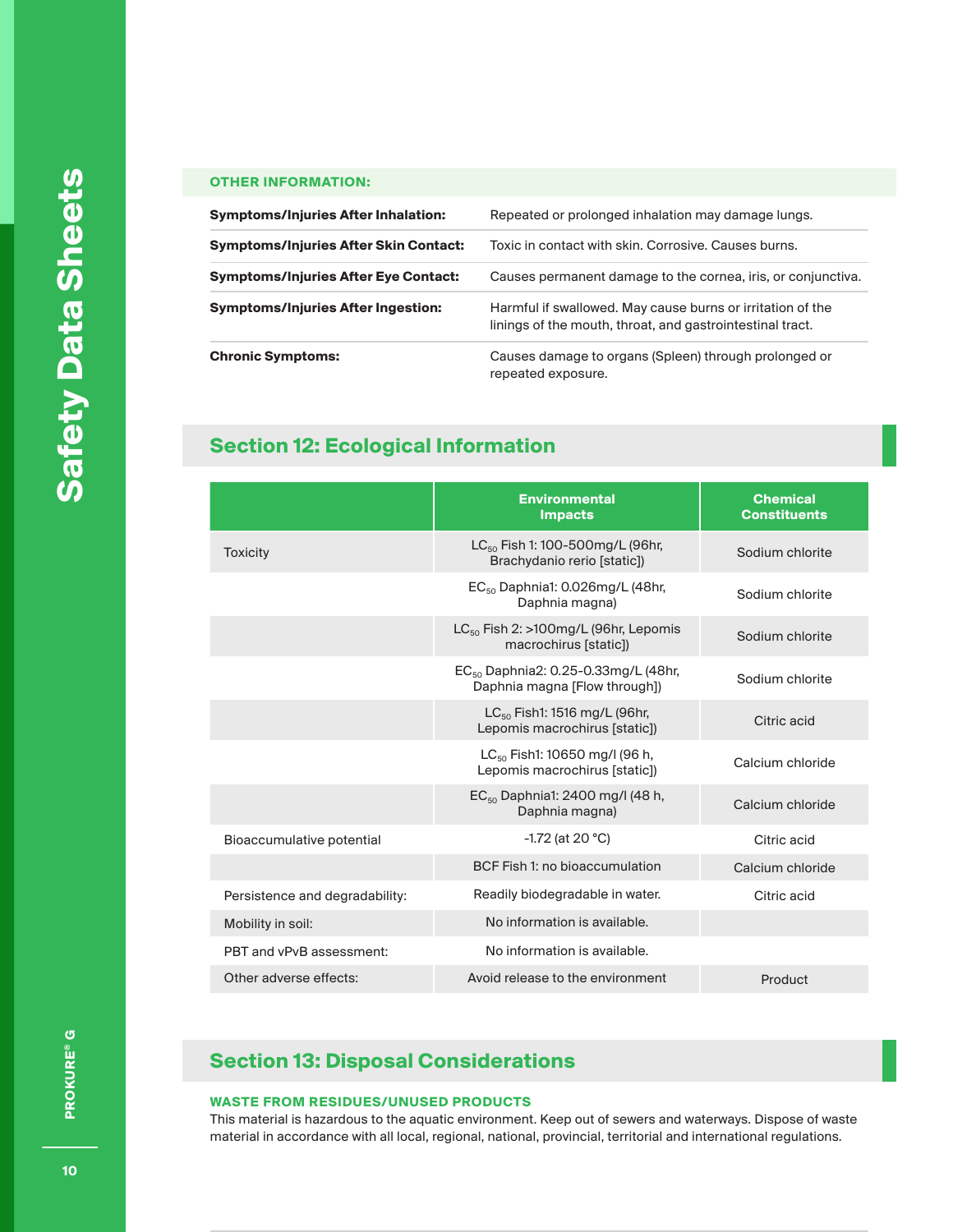Contaminated packaging material should be disposed of as stated above for residues and unused product.

# **Section 14: Transport Information**

#### **In accordance with ICAO/IATA/DOT/TDG/IMDG**

| <b>UN NUMBER</b>                                           |                                                                                      |
|------------------------------------------------------------|--------------------------------------------------------------------------------------|
| <b>UN Number (DOT):</b>                                    | <b>UN2923</b>                                                                        |
| <b>DOT NA no.:</b>                                         | <b>UN2923</b>                                                                        |
| <b>UN Number (TDG):</b>                                    | UN2923                                                                               |
| <b>UN Number (IMDG):</b>                                   | <b>UN2923</b>                                                                        |
| <b>UN Number (IATA):</b>                                   | UN2923                                                                               |
| <b>UN PROPER SHIPPING NAME</b>                             |                                                                                      |
| <b>Proper Shipping Name (DOT):</b>                         | CORROSIVE SOLIDS, TOXIC, N.O.S., (SODIUM CHLORITE), 8;<br>6.1, II, Marine Pollutant. |
| <b>Proper Shipping Name (TDG):</b>                         | CORROSIVE SOLIDS, TOXIC, N.O.S., (SODIUM CHLORITE), 8;<br>6.1, II, Marine Pollutant. |
| <b>Proper Shipping Name (IATA):</b>                        | CORROSIVE SOLIDS, TOXIC, N.O.S., (SODIUM CHLORITE), 8;<br>6.1, II, Marine Pollutant. |
| <b>Proper Shipping Name (IMDG):</b>                        | CORROSIVE SOLIDS, TOXIC, N.O.S., (SODIUM CHLORITE), 8;<br>6.1, II, Marine Pollutant. |
| <b>Transport Document Description (DOT):</b>               | CORROSIVE SOLIDS, TOXIC, N.O.S., (SODIUM CHLORITE), 8;<br>6.1, II, Marine Pollutant. |
| <b>Transport Document Description (TDG):</b>               | CORROSIVE SOLIDS, TOXIC, N.O.S., (SODIUM CHLORITE), 8;<br>6.1, II, Marine Pollutant. |
| <b>Transport Document Description</b><br>(Adr)(IMDG/IATA): | CORROSIVE SOLIDS, TOXIC, N.O.S., (SODIUM CHLORITE), 8;<br>6.1, II, Marine Pollutant. |
| <b>TRANSPORT HAZARD CLASS(ES)</b>                          |                                                                                      |
| <b>Hazard Classes (DOT):</b>                               | 8 - Class 8 - Corrosive Material, 49CFR173.136                                       |
| <b>Hazard Labels (DOT):</b>                                | 8 - Corrosive<br>6.1 - Poison                                                        |
| <b>DOT Symbols:</b>                                        | G – Identifies PSN requiring a technical name.                                       |
| Packing Group (DOT):                                       | II - Medium Danger                                                                   |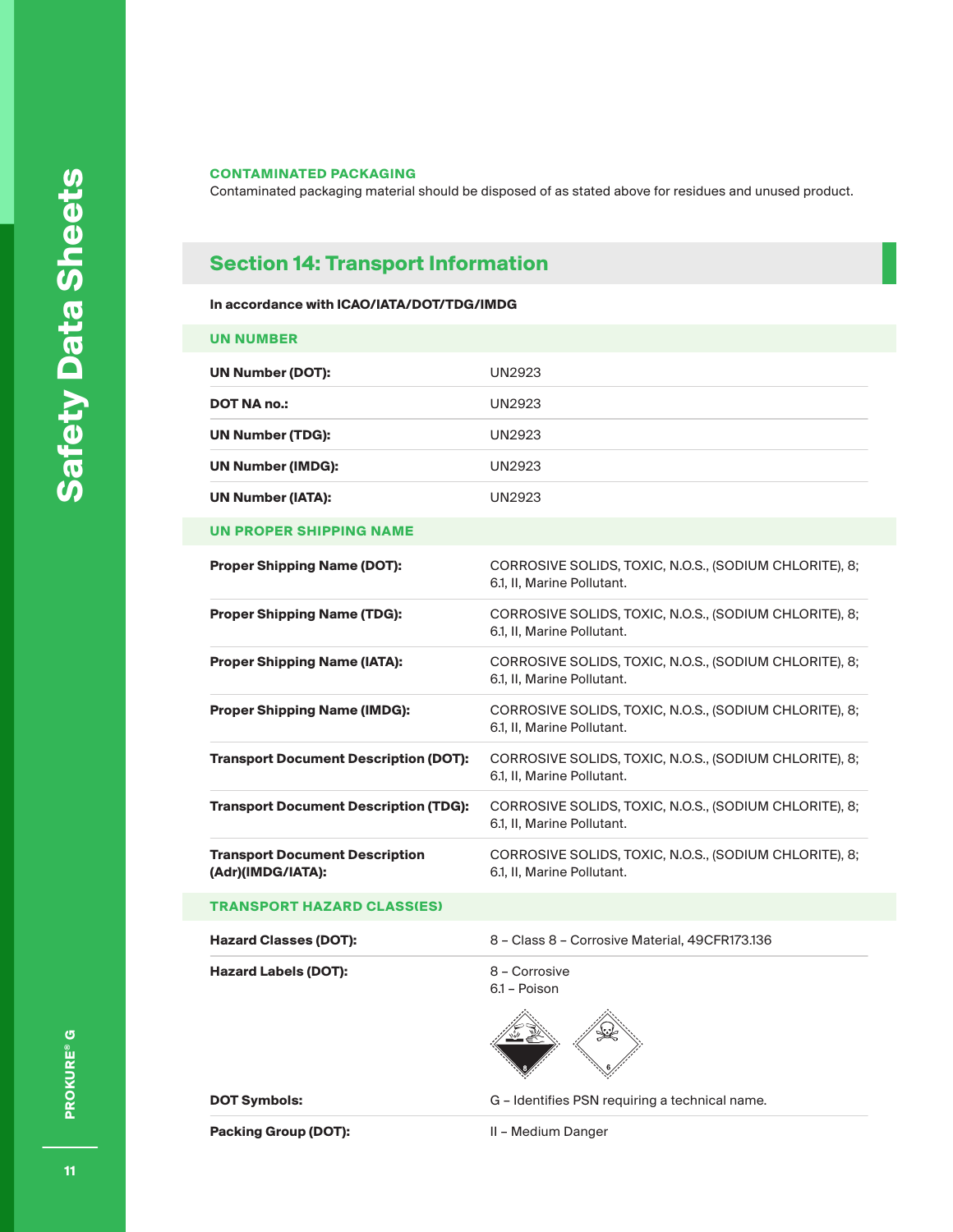| DOT Special Provisions (49CFR172.102):             | IB8 - Authorized IBCs: Metal (11A, 11B, 11N, 21A, 21B, 21N,<br>31A, 31B and 31N); Rigid plastics (11H1, 11H2, 21H1, 21H2, 31H1<br>and 31H2); Composite (11HZ1, 11HZ2, 21HZ1, 21HZ2, 31HZ1 and<br>31HZ2); Fiberboard (11G); Wooden (11C, 11D and 11F); Flexible<br>(13H1, 13H2, 13H3, 13H4, 13H5, 13L1, 13L2, 13L3, 13L4, 13M1 or<br>13M2).                                                                                                                                                                                                                                                                                                                                                                                                                                                                                                                                                                                                                                                                                                                                                            |
|----------------------------------------------------|-------------------------------------------------------------------------------------------------------------------------------------------------------------------------------------------------------------------------------------------------------------------------------------------------------------------------------------------------------------------------------------------------------------------------------------------------------------------------------------------------------------------------------------------------------------------------------------------------------------------------------------------------------------------------------------------------------------------------------------------------------------------------------------------------------------------------------------------------------------------------------------------------------------------------------------------------------------------------------------------------------------------------------------------------------------------------------------------------------|
|                                                    | IP2 - When IBCs other than metal or rigid plastics IBCs are<br>used, they must be offered for transportation in a closed<br>freight container or a closed transport vehicle.                                                                                                                                                                                                                                                                                                                                                                                                                                                                                                                                                                                                                                                                                                                                                                                                                                                                                                                          |
|                                                    | IP4 - Flexible, fiberboard or wooden IBCs must be sift-proof<br>and water- resistant or be fitted with a sift-proof and water-<br>resistant liner.                                                                                                                                                                                                                                                                                                                                                                                                                                                                                                                                                                                                                                                                                                                                                                                                                                                                                                                                                    |
|                                                    | T3 - 2.65 178.274(d)(2) Normal 178.275(d)(2)                                                                                                                                                                                                                                                                                                                                                                                                                                                                                                                                                                                                                                                                                                                                                                                                                                                                                                                                                                                                                                                          |
|                                                    | TP33 - The portable tank instruction assigned for this<br>substance applies for granular and powdered solids and for<br>solids which are filled and discharged at temperatures above<br>their melting point which are cooled and transported as a solid<br>mass. Solid substances transported or offered for transport<br>above their melting point are authorized for transportation in<br>portable tanks conforming to the provisions of portable tank<br>instruction T4 for solid substances of packing group III or T7<br>for solid substances of packing group II, unless a tank with<br>more stringent requirements for minimum shell thickness,<br>maximum allowable working pressure, pressure- relief devices<br>or bottom outlets are assigned in which case the more<br>stringent tank instruction and special provisions shall apply.<br>Filling limits must be in accordance with portable tank special<br>provision TP3. Solids meeting the definition of an elevated<br>temperature material must be transported in accordance with<br>the applicable requirements of this subchapter. |
| <b>DOT Packaging Exceptions</b><br>(49CFR173.XXX): | 154                                                                                                                                                                                                                                                                                                                                                                                                                                                                                                                                                                                                                                                                                                                                                                                                                                                                                                                                                                                                                                                                                                   |
| <b>DOT Packaging Non Bulk</b><br>(49CFR173.XXX):   | 212                                                                                                                                                                                                                                                                                                                                                                                                                                                                                                                                                                                                                                                                                                                                                                                                                                                                                                                                                                                                                                                                                                   |
| DOT Packaging Bulk (49CFR173.XXX):                 | 240                                                                                                                                                                                                                                                                                                                                                                                                                                                                                                                                                                                                                                                                                                                                                                                                                                                                                                                                                                                                                                                                                                   |
| <b>TDG Primary Hazard Classes:</b>                 | 8 - Corrosives                                                                                                                                                                                                                                                                                                                                                                                                                                                                                                                                                                                                                                                                                                                                                                                                                                                                                                                                                                                                                                                                                        |
| <b>TDG Subsidiary Classes:</b>                     | 6.1 - Toxic                                                                                                                                                                                                                                                                                                                                                                                                                                                                                                                                                                                                                                                                                                                                                                                                                                                                                                                                                                                                                                                                                           |
| <b>Hazard Labels (TDG):</b>                        | 8 - Corrosive substances<br>6.1 - Toxic substances                                                                                                                                                                                                                                                                                                                                                                                                                                                                                                                                                                                                                                                                                                                                                                                                                                                                                                                                                                                                                                                    |
|                                                    |                                                                                                                                                                                                                                                                                                                                                                                                                                                                                                                                                                                                                                                                                                                                                                                                                                                                                                                                                                                                                                                                                                       |
| <b>Packing Group (TDG):</b>                        | II - Medium Danger                                                                                                                                                                                                                                                                                                                                                                                                                                                                                                                                                                                                                                                                                                                                                                                                                                                                                                                                                                                                                                                                                    |
| <b>TDG Special Provisions:</b>                     | 16 - 1). The technical name of the most dangerous substance                                                                                                                                                                                                                                                                                                                                                                                                                                                                                                                                                                                                                                                                                                                                                                                                                                                                                                                                                                                                                                           |

related to the primary class must be shown, in parentheses, on the shipping document following the shipping name in accordance with clause 3.5(1)(c)(i)(A) of Part 3, Documentation.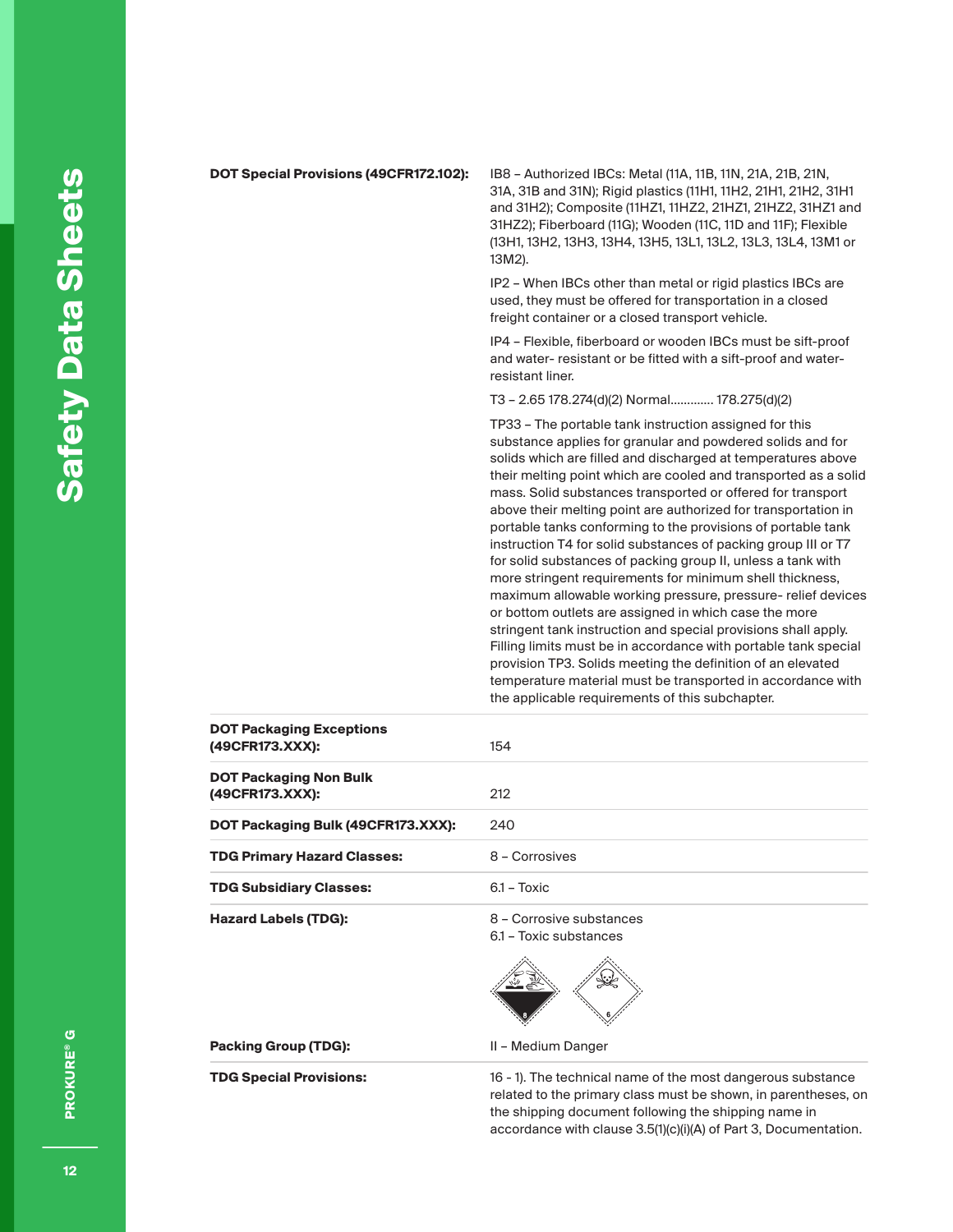The technical name must also be shown, in parentheses, on a small means of containment or on a tag following the shipping name in accordance with subsections 4.11(2) and (3) of Part 4, Dangerous Goods Safety Marks.

2). subsection (1), the technical name for the following dangerous goods is not required to be shown on a shipping document or on a small means of containment when Canadian law for domestic transport or an international convention for international transport prohibits the disclosure of the technical: a) UN1544, ALKALOID SALTS, SOLID, N.O.S. or ALKALOIDS, SOLID, N.O.S.; b) UN1851, MEDICINE, LIQUID, TOXIC, N.O.S.; c) UN3140, ALKALOID SALTS, LIQUID, N.O.S. or ALKALOIDS, LIQUID, N.O.S.; d) UN3248, MEDICINE, LIQUID, FLAMMABLE, TOXIC, N.O.S.; or e) UN3249, MEDICINE, SOLID, TOXIC, N.O.S. An example in Canada is the "Food and Drugs Act".

| <b>Explosive Limit And Limited</b><br><b>Quantity Index:</b> | 1                                                |
|--------------------------------------------------------------|--------------------------------------------------|
| <b>Passenger Carrying Road Vehicle</b><br>or Passenger:      | 15                                               |
| <b>Carrying Railway Vehicle Index</b>                        |                                                  |
| <b>Class (IMDG):</b>                                         | 8 - Corrosive substances                         |
| <b>Subsidiary Risks (IMDG):</b>                              | 6.1                                              |
| <b>Danger Labels (IMDG):</b>                                 | 8 - Corrosive substances, 6.1 - Toxic substances |
|                                                              |                                                  |
| <b>Packing Group (IMDG):</b>                                 | II - Medium Danger                               |
| <b>Class (IATA):</b>                                         | 8 - Corrosive substances                         |
| <b>Subsidiary Risks (IATA):</b>                              | 6.1                                              |
| <b>Hazard Labels (IATA):</b>                                 | 8 - Corrosive substances, 6.1 - Toxic substances |
|                                                              |                                                  |
| <b>Packing Group (IATA):</b>                                 | II - Medium Danger                               |
| <b>Marine Pollutant:</b>                                     | P                                                |
|                                                              |                                                  |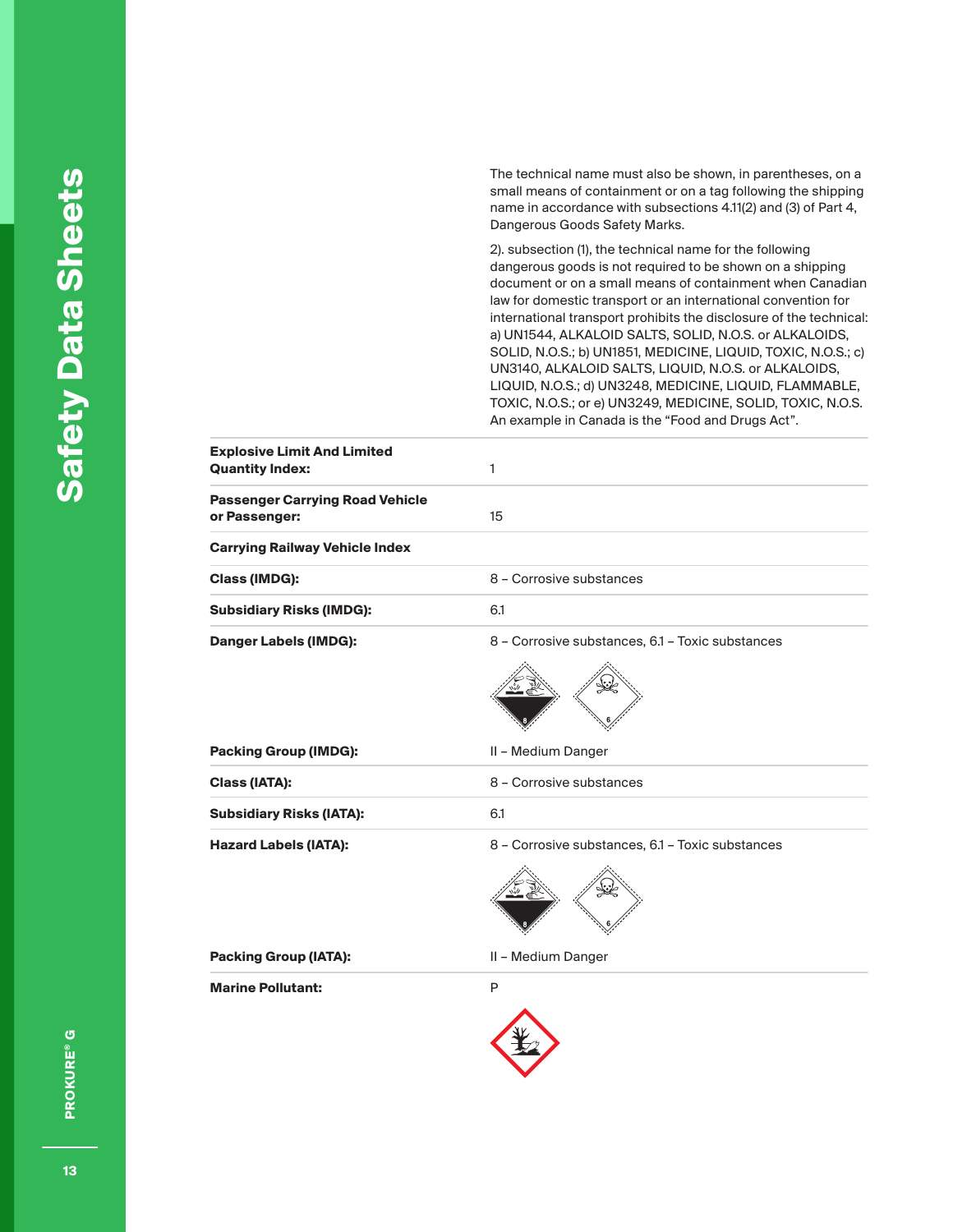### **ADDITIONAL INFORMATION**

| <b>Emergency Response Guide</b><br>(ERG) Number:                            | 138                                                                                                                                                                                                                                                                                                                                                                                                                    |
|-----------------------------------------------------------------------------|------------------------------------------------------------------------------------------------------------------------------------------------------------------------------------------------------------------------------------------------------------------------------------------------------------------------------------------------------------------------------------------------------------------------|
| <b>Additional Information:</b>                                              | This Product meets the limited quantities as follows:<br>DOT - Not regulated as dangerous goods when shipped in<br>inner packagings equal to or less then 1 kg. Otherwise, the<br>above descriptions apply.                                                                                                                                                                                                            |
| TRANSPORT BY SEA                                                            |                                                                                                                                                                                                                                                                                                                                                                                                                        |
| <b>DOT Vessel Stowage Location:</b>                                         | B - (i). The material may be stowed "on deck" or "under deck"<br>on a cargo vessel and on a passenger vessel carrying a<br>number of passengers limited to not more than the larger of<br>25 passengers, or one passenger per each 3 m of overall<br>vessel length; and (ii) "On deck only" on passenger vessels in<br>which the number of passengers specified in paragraph (k)(2)(i)<br>of this section is exceeded. |
| <b>DOT Vessel Stowage Other:</b>                                            | 40 - Stow "clear of living quarters"                                                                                                                                                                                                                                                                                                                                                                                   |
| <b>Subsidiary Risks (IMDG):</b>                                             | 6.1                                                                                                                                                                                                                                                                                                                                                                                                                    |
| <b>Limited Quantities (IMDG):</b>                                           | 1kg                                                                                                                                                                                                                                                                                                                                                                                                                    |
| <b>Special Provisions (IMDG):</b>                                           | 274                                                                                                                                                                                                                                                                                                                                                                                                                    |
| <b>Excepted Quantities (IMDG):</b>                                          | E <sub>2</sub>                                                                                                                                                                                                                                                                                                                                                                                                         |
| <b>IBC Packing Instructions (IMDG):</b>                                     | IBC08                                                                                                                                                                                                                                                                                                                                                                                                                  |
| <b>IBC Special Provisions (IMDG):</b>                                       | B <sub>2</sub> , B <sub>4</sub>                                                                                                                                                                                                                                                                                                                                                                                        |
| <b>Packing Instructions (IMDG):</b>                                         | P002                                                                                                                                                                                                                                                                                                                                                                                                                   |
| <b>Tank Instructions (IMDG):</b>                                            | T3                                                                                                                                                                                                                                                                                                                                                                                                                     |
| <b>Tank Special Provisions (IMDG):</b>                                      | <b>TP33</b>                                                                                                                                                                                                                                                                                                                                                                                                            |
| <b>Stowage Category (IMDG):</b>                                             | B                                                                                                                                                                                                                                                                                                                                                                                                                      |
| <b>EMS-No. (Fire):</b>                                                      | F-A                                                                                                                                                                                                                                                                                                                                                                                                                    |
| <b>MFAG-No.:</b>                                                            | 154                                                                                                                                                                                                                                                                                                                                                                                                                    |
| <b>EMS-No. (Spillage):</b>                                                  | $S-B$                                                                                                                                                                                                                                                                                                                                                                                                                  |
| <b>AIR TRANSPORT</b>                                                        |                                                                                                                                                                                                                                                                                                                                                                                                                        |
| <b>DOT Quantity Limitations Passenger</b><br>Aircraft/Rail (49 CFR 173.27): | 15 <sub>kg</sub>                                                                                                                                                                                                                                                                                                                                                                                                       |
| <b>DOT Quantity Limitations Cargo</b><br>Aircraft Only (49 CFR 175.75):     | 50 <sub>kg</sub>                                                                                                                                                                                                                                                                                                                                                                                                       |
| <b>Subsidiary Risks (IATA):</b>                                             | 6.1                                                                                                                                                                                                                                                                                                                                                                                                                    |
| <b>CAO Packing Instruction (IATA):</b>                                      | 863                                                                                                                                                                                                                                                                                                                                                                                                                    |
| <b>CAO Max Net Quantity (IATA):</b>                                         | 50 <sub>kg</sub>                                                                                                                                                                                                                                                                                                                                                                                                       |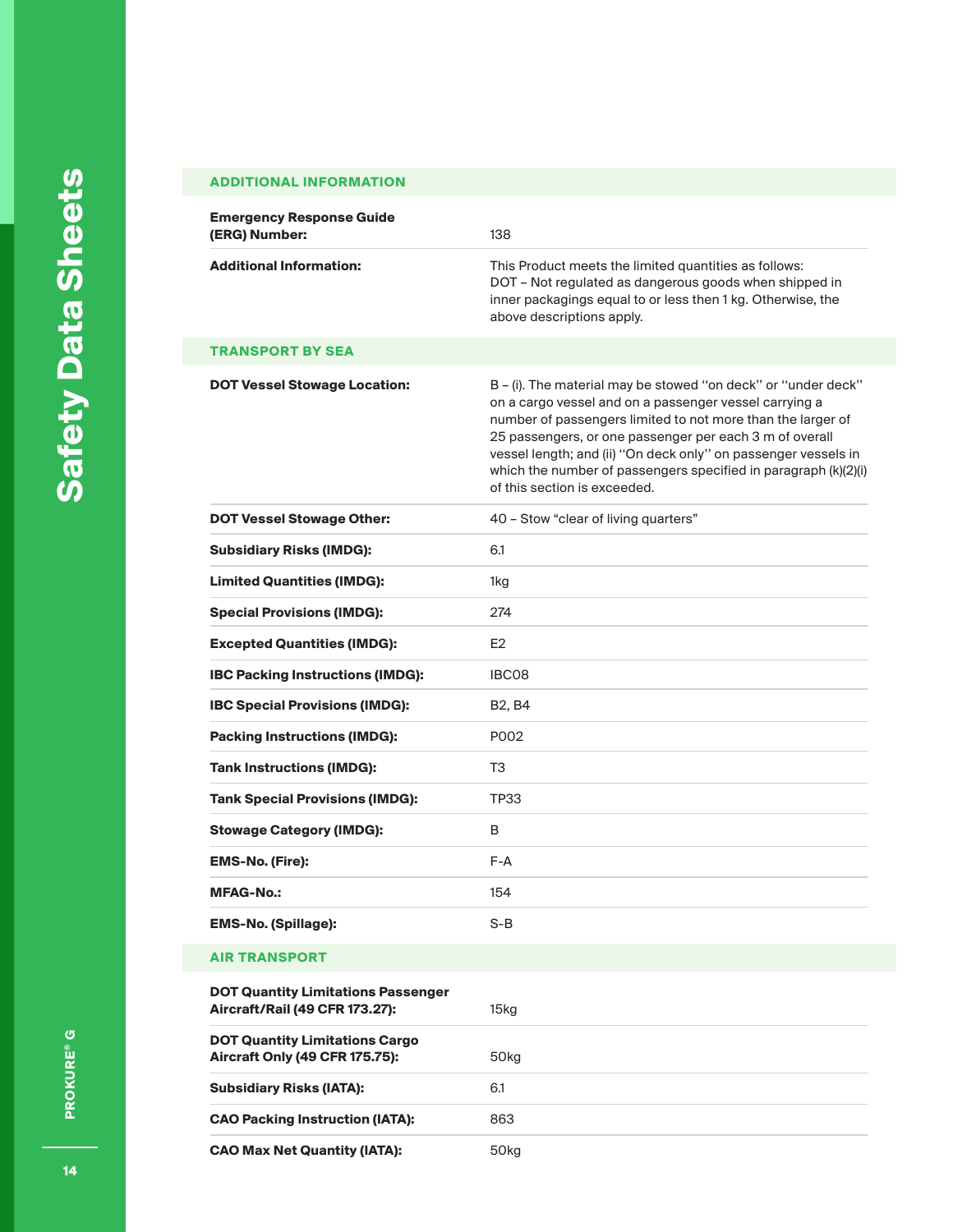| 859              |
|------------------|
| Y844             |
| 5kg              |
| 15kg             |
| E <sub>2</sub>   |
| 50 <sub>kg</sub> |
| 863              |
| A3, A803         |
| 8P               |
|                  |

### **Section 15: Regulatory Information**

### **TOXIC SUBSTANCES CONTROL ACT (TSCA) STATUS:**

All components are listed on TSCA.

**SUPERFUND AMENDMENTS & REAUTHORIZATION ACT OF 1986 (SARA) SECTION 311/312** Delayed (chronic) health hazard **Product** Product Immediate (acute) health hazard **Product** Product

|  |  |  |  |  | STATE RIGHT-TO-KNOW TOXIC SUBSTANCE OR HAZARDOUS SUBSTANCE LIST: |  |
|--|--|--|--|--|------------------------------------------------------------------|--|
|  |  |  |  |  |                                                                  |  |

Massachusetts's hazardous substance(s): Sodium chlorite Pennsylvania hazardous substance code(s): Sodium chlorite New Jersey **New Jersey** Sodium chlorite

#### **CANADA**

This product has been classified in accordance with the hazard criteria of the Controlled Products Regulations (CPR) and the SDS contains all of the information required by CPR.

| <b>WHMIS-INFORMATION:</b>       |                                                                                                  |
|---------------------------------|--------------------------------------------------------------------------------------------------|
| <b>WHMIS Classification for</b> |                                                                                                  |
| Product:                        | Class D Division 1 Subdivision B - Toxic material causing immediate<br>and serious toxic effects |
|                                 | Class D Division 2 Subdivision B - Toxic material causing other<br>toxic effects                 |
|                                 | Class E - Corrosive Material                                                                     |
| Sodium chlorite:                | Class C - Oxidizing Material                                                                     |
|                                 | Class D Division 1 Subdivision B - Toxic material causing immediate<br>and serious toxic effects |
|                                 | Class D Division 2 Subdivision B - Toxic material causing other<br>toxic effects                 |
|                                 | Class E - Corrosive Material                                                                     |